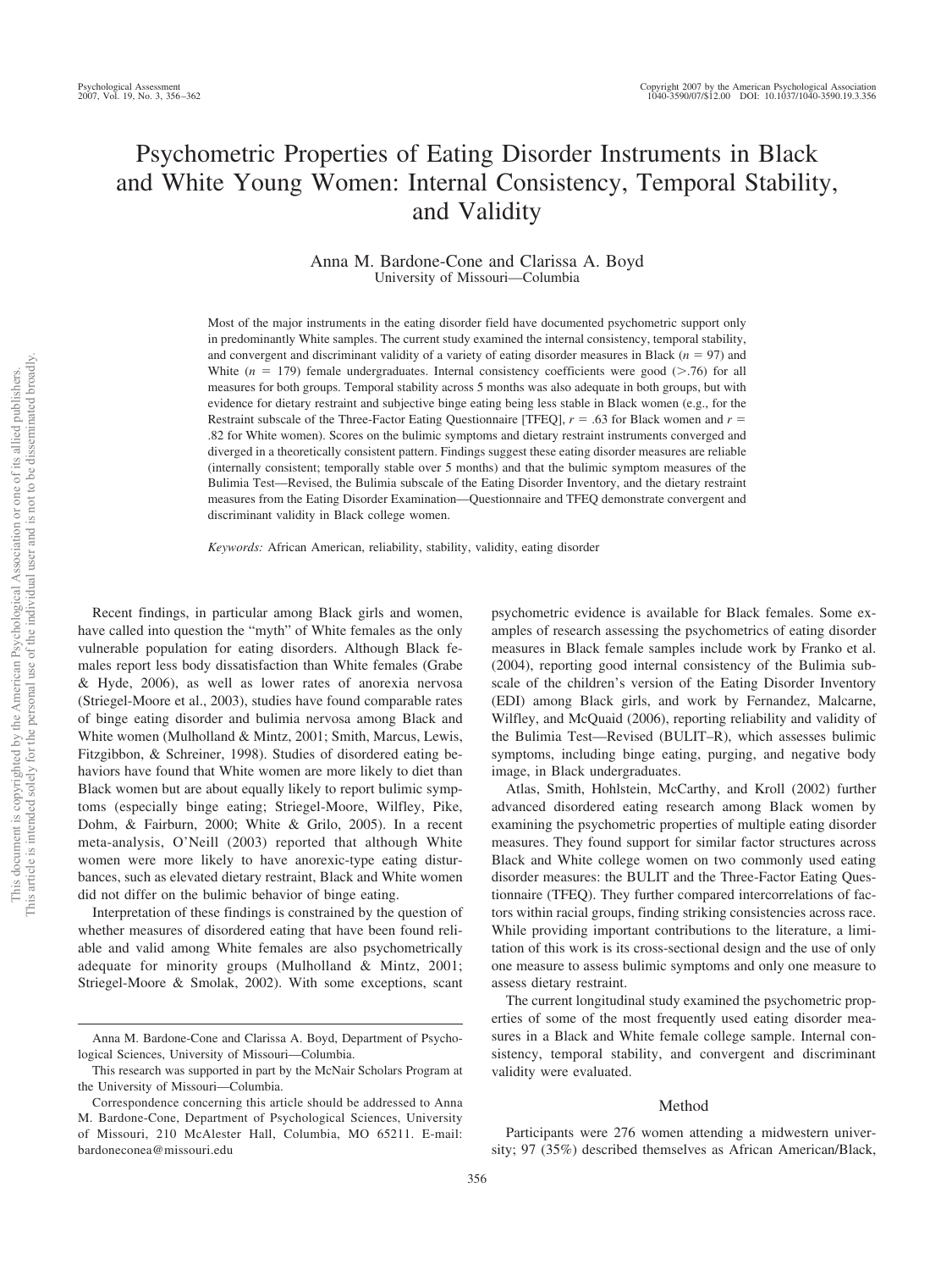and 179 (65%) as Caucasian non-Hispanic/White. Efforts were made to oversample Black women, given research interests in this population, and recruitment occurred both through introductory psychology classes and through campuswide recruitment strategies (e.g., flyers, e-mail distribution lists). For Black participants, the mean age was 19.04 years  $(SD = 1.59)$ ; for White participants, the mean age was 18.58 years  $(SD = 1.06)$ . For Black participants, mean body mass index (BMI) was  $24.18 \text{ kg/m}^2$  (*SD* = 4.66); for White participants, mean BMI was  $22.22 \text{ kg/m}^2$  (*SD* = 2.79). Highest parental education was used as a proxy for socioeconomic status. On average, the highest education attained by parents of the Black women was 15.80 years  $(SD = 2.81)$ , whereas for White women the mean was 16.42 years  $(SD = 2.57)$ . Given the greater prevalence of negative body image and disordered eating among females than males (Striegel-Moore & Smolak, 2002) and, relatedly, the greater use of these eating disorder measures among women than men, the focus of this study was on women.

At Time 1 (T1), participants completed questionnaires related to disordered eating behaviors and attitudes and body image in the context of a set of questionnaires on personality and health behaviors. At Time 2 (T2), on average 5.24 months  $(SD = 0.70)$  after T1 for Black women and 5.32 months  $(SD = 0.76)$  after T1 for White women, participants completed the same set of questionnaires. Questionnaires were administered to groups of 5 to 20 participants by primarily White female experimenters. Of the T1 participants, significantly more White women (156 of 179; 87.2%) than Black women (70 of 97; 72.2%) completed T2,  $\chi^2(1, N = 276) = 9.52$ ,  $p = .002$ . Completers were compared with noncompleters both in the full sample and within racial group using *t* tests; these groups were not significantly different from each other on any of the eating disorder variables. Thus, the completers appear to be representative of the participants who began the study on the study variables, minimizing attrition concerns.

A variety of widely used eating disorder measures with wellestablished psychometric properties in predominantly White samples were used. (See Table 1 for sample psychometric data on these measures from prior psychometric studies.) The BULIT–R (Thelen, Farmer, Wonderlich, & Smith, 1991) has good construct coverage of bulimic symptoms, addressing binge eating, inappropriate compensatory behaviors, and negative attitudes related to body weight/shape (28 items go toward the scale score; 5-point response format). This measure has been used to aid in diagnosis of bulimia nervosa and to assess bulimic symptom severity in clinical and nonclinical populations (Williamson, Anderson, Jackman, & Jackson, 1995). The Bulimia subscale of the EDI (Garner, Olmsted, & Polivy, 1983) focuses primarily on binge eating (seven items; 6-point response format). Scores were computed using the full 1–6 response format as indicated by research on the validity of the EDI in nonclinical samples (van Strien & Ouwens, 2003). The EDI has been widely used as a screening instrument to detect populations at risk for eating disorders and as an outcome assessment, and the bulimia subscale (EDI–Bulimia) is a stable predictor of binge eating at 1- and 2-year follow-ups (Williamson et al., 1995). The Restraint subscale of the TFEQ (TFEQ–R; Stunkard & Messick, 1985) taps conscious control of eating behavior (21 items; true–false and 4-point response formats). The TFEQ–R is generally considered a measure of "successful dieting" (i.e., actual

Table 1 *Sample Psychometric Data From Prior Psychometric Research on the Study Measures*

| Measure        | Psychometric data                                                                                                                                                                                                                         |
|----------------|-------------------------------------------------------------------------------------------------------------------------------------------------------------------------------------------------------------------------------------------|
| <b>BULIT-R</b> | Internal consistency: .95, .92 in White and Black (respectively) female college samples (Fernandez et al., 2006); .92, female<br>college sample (Welch et al., 1993).                                                                     |
|                | Test-retest reliability: $r = .95$ (2 months), female college sample (Thelen et al., 1991).                                                                                                                                               |
|                | Convergent validity: $r = .85$ with Binge Scale (Hawkins & Clement, 1980), female college sample (Thelen et al., 1991); r                                                                                                                 |
|                | $=$ .90 with bulimic measure BITE (Henderson & Freeman, 1987), female college sample (Welch et al., 1993).                                                                                                                                |
| EDI-Bulimia    | Internal consistency: .64–.83, female college samples (Garner et al., 1983; Limbert, 2004); .76, .74 in White and Black girls                                                                                                             |
|                | (respectively) from school samples with Children's version of EDI (Franko et al., 2004).                                                                                                                                                  |
|                | Test-retest reliability: $r = .88$ (1 week), female adult patients with eating disorders (Thiel & Paul, 2006).                                                                                                                            |
|                | Convergent and predictive validity: $r = .61$ with presence of binge eating and $r = .64$ , .54 with presence of binge eating at<br>1- and 2-year follow-ups, majority female adult eating disorder patient sample (Norring, 1990).       |
| TFEQ-R         | Internal consistency: .90, majority female, majority White college sample (Allison et al., 1992); .80, female majority college<br>sample (Laessle et al., 1989).                                                                          |
|                | Test-retest reliability: $r = .91$ (2 weeks), majority female, majority White college sample (Allison et al., 1992).                                                                                                                      |
|                | Convergent validity: $r = .89$ with Dutch Eating Behavior Questionnaire (van Strien et al., 1986), majority female, majority                                                                                                              |
|                | White college sample (Allison et al., 1992); $r = -0.46$ with mean daily caloric intake (based on 7-day daily caloric intake<br>reports), female majority college sample (Laessle et al., 1989).                                          |
| EDE-O          | Internal consistency: .78–.93 for subscales, female, majority White college sample (Luce & Crowther, 1999); .73–.87 for<br>subscales, female adult community sample (Mond et al., 2004).                                                  |
|                | Test-retest reliability: $r = .81-94$ (2 weeks) for subscales, female, majority White college sample (Luce & Crowther,<br>1999); $r = .44$ , .24 (mean of 10 months) for occurrence of objective binge eating and subjective binge eating |
|                | (respectively), female adult community sample (Mond et al., 2004).                                                                                                                                                                        |
|                | Convergent and discriminant validity: $rs = .79-.81$ and .78-.85 between subscales in EDE-Q and in EDE interview;                                                                                                                         |
|                | female, mainly adult community sample and female patients with eating disorders, respectively (Fairburn & Beglin,                                                                                                                         |
|                | 1994); binge eating items of EDE-Q discriminated between binge eaters and non-binge eaters; obese adult, majority                                                                                                                         |
|                | female patients (Wilson et al., 1993).                                                                                                                                                                                                    |

*Note.* BULIT–R = Bulimia Test—Revised; EDI–Bulimia = Bulimia subscale of the Eating Disorder Inventory; TFEQ–R = Restraint subscale of the Three-Factor Eating Questionnaire; EDE–Q Eating Disorder Examination—Questionnaire. Racial/ethnic composition of the samples used was not reported in the psychometric studies unless noted.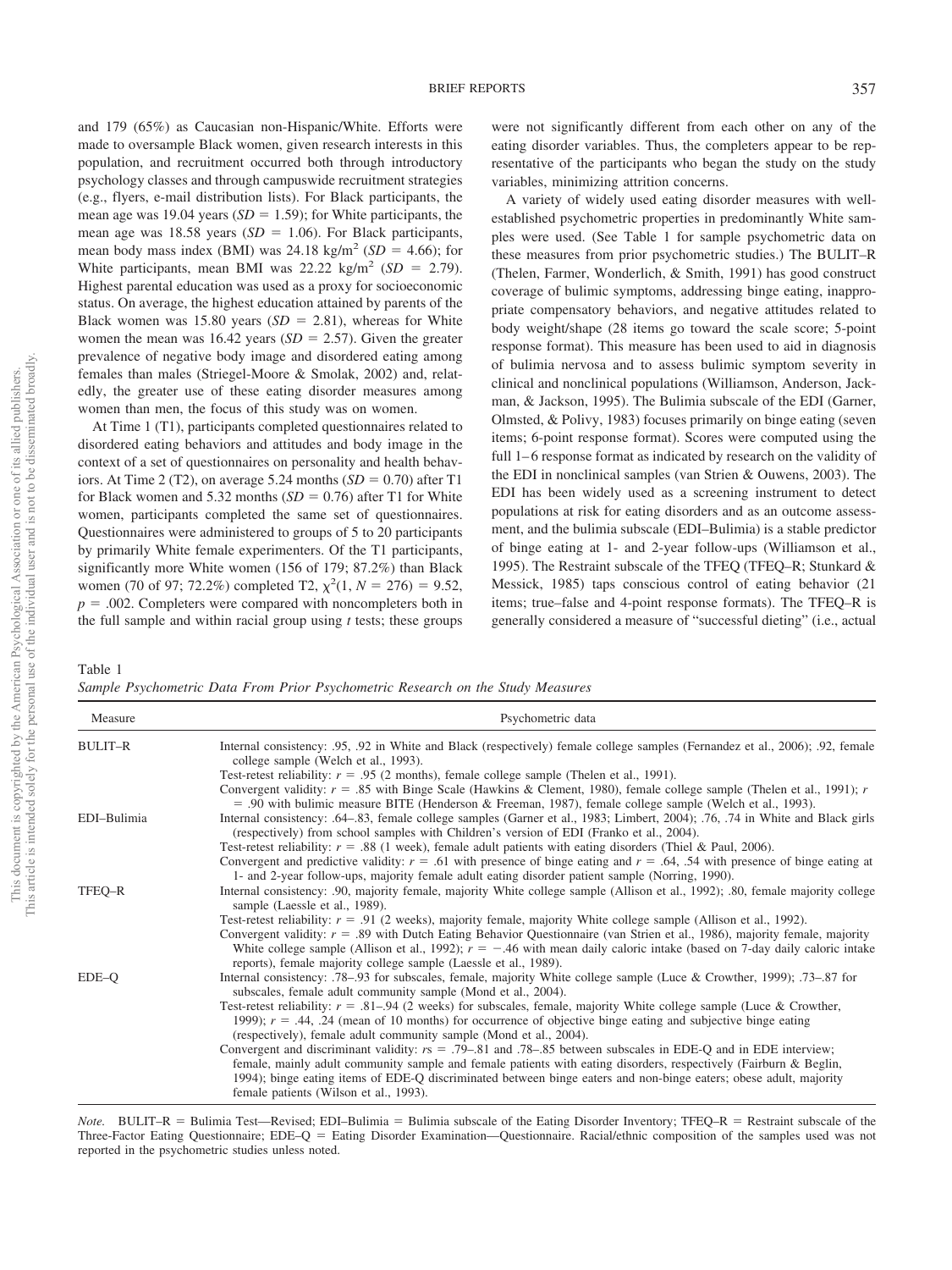food restriction; Laessle, Tuschl, Kotthaus, & Pirke, 1989) and is one of the most frequently used measures of dietary restraint.

The Eating Disorder Examination—Questionnaire (EDE–Q; Fairburn & Beglin, 1994) is a self-report measure adapted from the Eating Disorder Examination interview (Fairburn & Cooper, 1993) that has been used with increasing frequency in assessing eating disorder symptoms in clinical and community populations (Anderson & Williamson, 2002). It contains 36 questions about bulimic symptoms, dietary restraint, and body image, as experienced over the past 28 days. Responses to this questionnaire yield four subscale scores, conceptually labeled Restraint, Eating Concern, Weight Concern, and Shape Concern. In addition, data collected from the EDE–Q includes the frequency of the following behaviors over the past 28 days: objective binge eating (defined as eating "what other people would regard as an unusually large amount of food given the circumstances" and having a "sense of having lost control over your eating" in that eating episode; i.e., the binge eating component of bulimia nervosa), subjective binge eating (having "had a sense of having lost control and eaten too much" but not having eaten "an unusually large amount of food given the circumstances"), and intense exercise (exercising "hard" as a means of controlling shape/weight).

#### Results

# *Descriptive Statistics*

Table 2 contains the means and standard deviations for the eating disorder variables for Black and White women at T1; *t* tests revealed that White women were significantly higher on all scale scores and on subjective binge eating frequency but that the groups were similar in their frequencies of objective binge eating and intense exercise. With regard to occurrence of behaviors at T1 (i.e., presence or absence of behavior), comparable percentages of women reported objective binge eating and intense exercise, but significantly more White women than Black women reported any subjective binge eating (see Table 2).

#### *Internal Consistency*

As shown in Table 3, internal consistency for all T1 scales was adequate for both Black and White women, with all coefficient alphas greater than .80. Furthermore, when comparing alphas across racial groups within assessment measure, the similarities are striking (e.g., for the BULIT–R, alpha was .93 for Black women and .95 for White women). At T2, the alphas were again similar across groups, and all were greater than .76.

#### *Temporal Stability*

The temporal stability of continuous scale scores (i.e., BULIT–R, EDI–Bulimia, TFEQ–R, the four subscales of the EDE–Q) was assessed using Pearson product–moment correlations. These stability correlations were uniformly high across the study interval with correlations ranging from .57 to .88, and with all but two correlations greater than .70 (see Table 3). Stability correlations were compared across the two samples using Fisher's *r*-to-*z* transformation. The only significant group difference in stability correlations came from the TFEQ–R ( $z = 2.59$ ,  $p = .009$ ), although there was a difference that approached significance in temporal stability with the EDE–Q Restraint  $(z = 1.66, p = .097)$ . T1 dietary restraint, using the TFEQ–R and, to a lesser degree, the EDE–Q Restraint, appeared to be better predictors of T2 dietary restraint for White women than for Black women. In the realms of binge eating (EDI–Bulimia), the broader range of bulimic symptoms (BULIT–R), eating concern, and body image (weight and shape concern), T1 levels were similarly highly predictive of T2 levels among Black and White women.

The stability of the frequency of behaviors (number of occasions in the past 28 days of objective binge eating, subjective binge eating, and exercising hard) was assessed using Spearman's rho correlation coefficient. Spearman's rho is an alternative version of Pearson's *r* in which the variables correlated are ranks (Cohen, Cohen, West, & Aiken, 2003). This correlation coefficient was used because the frequency variables were highly skewed and

*Comparisons Between Black and White Women on Study Variables at Time 1*

|                         | Black women      |           |      |                  | White women |      |           |                  |
|-------------------------|------------------|-----------|------|------------------|-------------|------|-----------|------------------|
| Measure                 | $\boldsymbol{M}$ | <i>SD</i> | $\%$ | $\boldsymbol{M}$ | SD          | $\%$ |           | $\chi^2$         |
| <b>BULIT-R</b>          | 43.22            | 15.66     |      | 51.92            | 19.87       |      | $4.00***$ |                  |
| EDI-Bulimia             | 11.62            | 5.11      |      | 14.41            | 5.56        |      | $4.09***$ |                  |
| TFEQ-R                  | 6.09             | 5.33      |      | 9.60             | 6.20        |      | $4.68***$ |                  |
| EDE-Q Restraint         | 1.01             | 1.24      |      | 1.63             | 1.47        |      | $3.70***$ |                  |
| EDE-Q Eating Concern    | .67              | 1.09      |      | 1.14             | 1.26        |      | $3.25^*$  |                  |
| EDE-Q Weight Concern    | 1.93             | 1.63      |      | 2.47             | 1.48        |      | $2.79*$   |                  |
| EDE-Q Shape Concern     | 2.15             | 1.59      |      | 2.96             | 1.50        |      | $4.16***$ |                  |
| Objective binge eating  | 0.95             | 2.86      | 16.8 | 1.30             | 3.53        | 22.9 | .83       | 1.39             |
| Subjective binge eating | 1.00             | 2.79      | 18.3 | 2.54             | 5.09        | 35.8 | $3.22*$   | $8.94^{\degree}$ |
| Intense exercise        | 2.89             | 6.08      | 32.0 | 3.92             | 6.98        | 38.5 | 1.22      | 1.18             |

*Note.* BULIT–R = Bulimia Test—Revised; EDI–Bulimia = Bulimia subscale of the Eating Disorder Inventory; TFEQ–R = Restraint subscale of the Three-Factor Eating Questionnaire; EDE–Q = Eating Disorder Examination— Questionnaire. Means are for scale scores except for objective binge eating, subjective binge eating, and intense exercise, where the number of occasions of these behaviors over the past 28 days is reported. For objective binge eating, subjective binge eating, and intense exercise, the percentages shown are the percentages of women in each racial group who reported any occasions of the behavior (e.g., 16.8% of Black women reported having at least one occasion of objective binge eating in the past 28 days), with the respective chi-square values reported in the last column.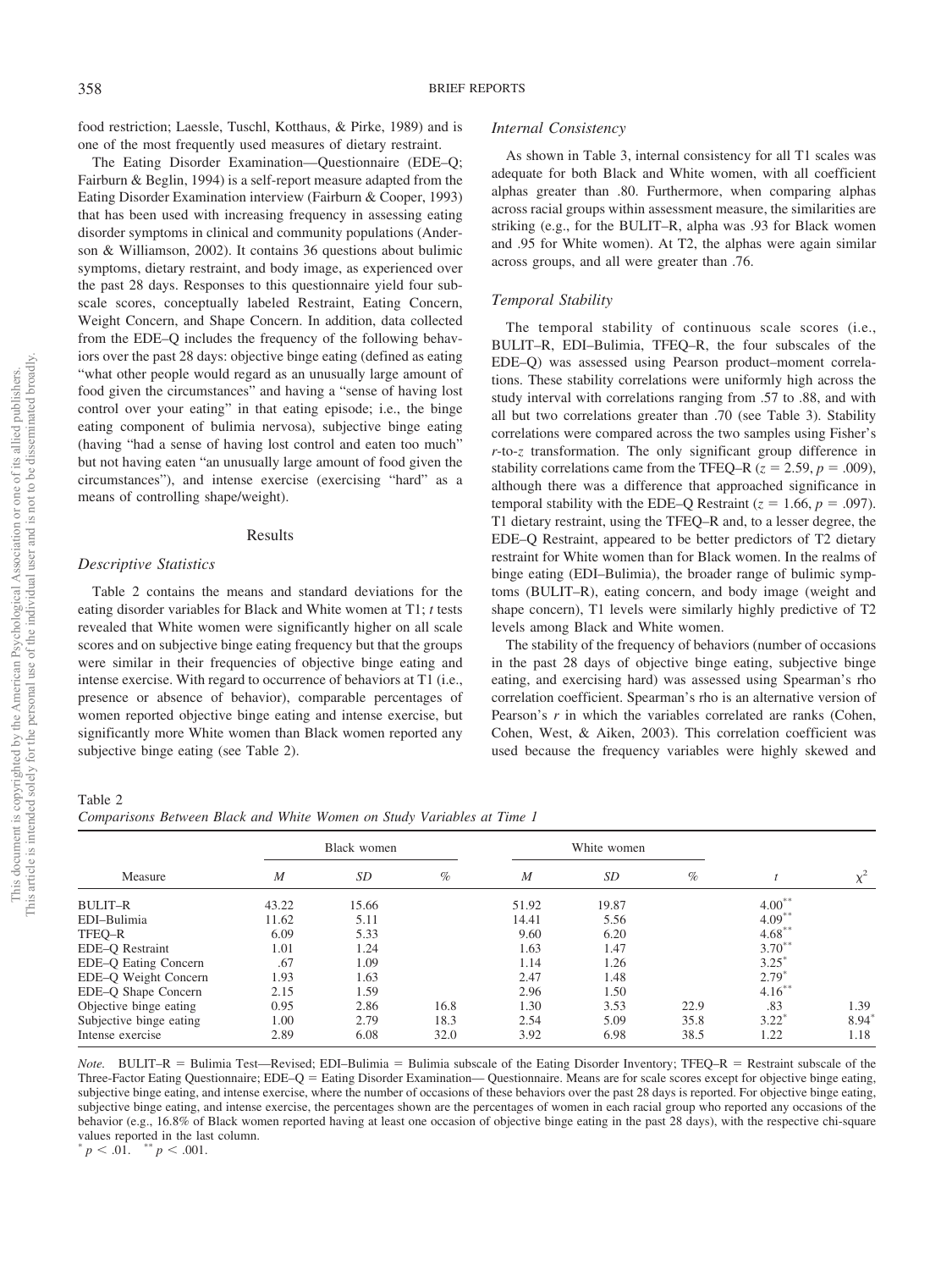| Table 3 |                                                                                                            |  |  |  |  |  |
|---------|------------------------------------------------------------------------------------------------------------|--|--|--|--|--|
|         | Internal Consistency (IC) and Temporal Stability (TS) of Eating Disorder Measures in Black and White Women |  |  |  |  |  |

| BULIT-R<br>(28)<br>$EDI-B(7)$ |            |            | $EDE-O-R(5)$<br>TFEO-R $(21)$ |            |            | EDE-O-EC<br>(5) |            | EDE-O-WC<br>(5) |            | EDE-O-SC<br>(8) |            |            |            |            |
|-------------------------------|------------|------------|-------------------------------|------------|------------|-----------------|------------|-----------------|------------|-----------------|------------|------------|------------|------------|
| Race                          | $IC^a$     | $TS^b$     | $IC^a$                        | $TS^b$     | $IC^a$     | $TS^b$          | $IC^a$     | $TS^b$          | $IC^a$     | $TS^b$          | $IC^a$     | $TS^b$     | $IC^a$     | $TS^b$     |
| <b>Black</b><br>White         | .93<br>.95 | .87<br>.88 | .85<br>.86                    | .81<br>.82 | .90<br>.92 | .63<br>.82      | .81<br>.84 | .57<br>.71      | .86<br>.85 | .79<br>.81      | .83<br>.84 | .81<br>.81 | .89<br>.91 | .82<br>.80 |

*Note.* BULIT–R = Bulimia Test–Revised; EDI–B = Bulimia subscale of the Eating Disorder Inventory; TFEQ–R = Restraint subscale of the Three-Factor Eating Questionnaire; EDE–Q–R = Restraint subscale of the Eating Disorder Examination—Questionnaire (EDE–Q); EDE–Q–EC = Eating Concern subscale of the EDE–Q; EDE–Q–WC = Weight Concern subscale of the EDE–Q; EDE–Q–SC = Shape Concern subscale of the EDE–Q. The number of items used in the computation of each scale is noted in parentheses. All TS cor

<sup>a</sup> Coefficient alphas from Time 1 measures reported ( $ns = 97$  Black women and 179 White women). <sup>b</sup> Pearson product-moment correlation coefficients of measures across approximately 5 months (*n*s 70 Black women and 156 White women).

Spearman's rho requires no distributional assumptions (Hollander & Wolfe, 1999). There was significant rank-order stability in all behaviors for White women ( $r_s = .56$  for objective binge eating,  $r<sub>s</sub> = .47$  for subjective binge eating,  $r<sub>s</sub> = .51$  for intense exercise; all  $ps < .001$ ), and for objective binge eating ( $r_s = .57$ ,  $p < .001$ ) and intense exercise ( $r_s$  = .36,  $p$  = .003) but not subjective binge eating  $(r_s = .20, p = .106)$  for Black women. Using Fisher's *r*-to-*z* transformation to compare the stability correlations across the samples, we found that the only significant group difference was for subjective binge eating  $(z = 2.03, p = .042)$ , where the rank-order stability of subjective binge eating was significantly greater for White women.

Descriptive information about the stability of and change in the occurrence of behaviors (objective binge eating, subjective binge eating, intense exercise) is presented in Table 4. Base rates in this table reflect the percentages of Black and White women who engaged in the behavior at each time point (base rates for presence) and the percentages of those who did not engage in the behavior at each time point (base rates for absence). Stability and change data were derived from participants' behavior at T2, taking into account what they were doing (or not doing) at T1. Of note, a general pattern emerged across the samples wherein the stability of the absence of behaviors was higher than the stability of the presence of behaviors, and the rates of desistance of behaviors were higher than the rates of emergence of behaviors. Also, there was a tendency for stability of the presence of the three behaviors to be greater in White women, but the stability of the absence of behaviors (for objective binge eating and intense exercise) to be greater in Black women. Higher rates of emergence of objective binge eating and intense exercise were seen in White women, whereas higher rates of desistance of all three behaviors were seen in Black women.

The stability of the occurrence of behaviors across T1 and T2 was assessed using phi coefficients. The phi coefficient is an alternative version of Pearson *r* where the variables correlated are dichotomous (Cohen et al., 2003). For White women, the phi

#### Table 4

*Base Rates and Temporal Stability of Occurrence of Behaviors in Black and White Women*

|                         |                       | Base rate |                       |       | Stability and change                       |                                             |                                  |       |  |  |
|-------------------------|-----------------------|-----------|-----------------------|-------|--------------------------------------------|---------------------------------------------|----------------------------------|-------|--|--|
|                         | Presence at T1 $(\%)$ |           | Presence at T2 $(\%)$ |       |                                            | Stability of presence of<br>behavior $(\%)$ | Desistance of behavior<br>$(\%)$ |       |  |  |
| <b>Behavior</b>         | <b>Black</b>          | White     | <b>Black</b>          | White | <b>Black</b>                               | White                                       | <b>Black</b>                     | White |  |  |
| Objective binge eating  | 16.8                  | 22.9      | 12.9                  | 18.6  | 46.2                                       | 57.1                                        | 53.8                             | 42.9  |  |  |
| Subjective binge eating | 18.3                  | 35.8      | 14.3                  | 25.0  | 28.6                                       | 47.5                                        | 71.4                             | 52.5  |  |  |
| Intense exercise        | 32.0                  | 38.5      | 20.6                  | 35.3  | 40.0                                       | 59.3                                        | 60.0                             | 40.7  |  |  |
|                         | Absence at T1 $(\% )$ |           | Absence at T2 $(\%)$  |       | Stability of absence of<br>behavior $(\%)$ |                                             | Emergence of behavior<br>(%)     |       |  |  |
| Objective binge eating  | 83.2                  | 77.1      | 87.1                  | 81.4  | 98.2                                       | 92.6                                        | 1.8                              | 7.4   |  |  |
| Subjective binge eating | 81.7                  | 64.2      | 85.7                  | 75.0  | 88.5                                       | 88.7                                        | 11.5                             | 11.3  |  |  |
| Intense exercise        | 68.0                  | 61.5      | 79.4                  | 64.7  | 87.5                                       | 79.4                                        | 12.5                             | 20.6  |  |  |

*Note.* The Eating Disorder Examination—Questionnaire provided data on the presence and absence of these three behaviors (objective binge eating, subjective binge eating, and intense exercise) over the past 28 days at Time 1 (T1) and Time 2 (T2). Absence of a behavior reflects a report of no occasions of the behavior (e.g., zero objective binges); presence reflects a nonzero report for the number of occasions (e.g., at least one objective binge). Stability of presence of behavior refers to the percentage of those engaged in a behavior at T1 who also engaged in the behavior at T2. Desistance of behavior refers to the percentage of those engaged in a behavior at T1 who were not engaged in the behavior at T2. Stability of absence of behavior refers to the percentage of those not engaged in a behavior at T1 who also were not engaged in the behavior at T2. Emergence of behavior refers to the percentage of those not engaged in a behavior at T1 who were engaged in the behavior at T2.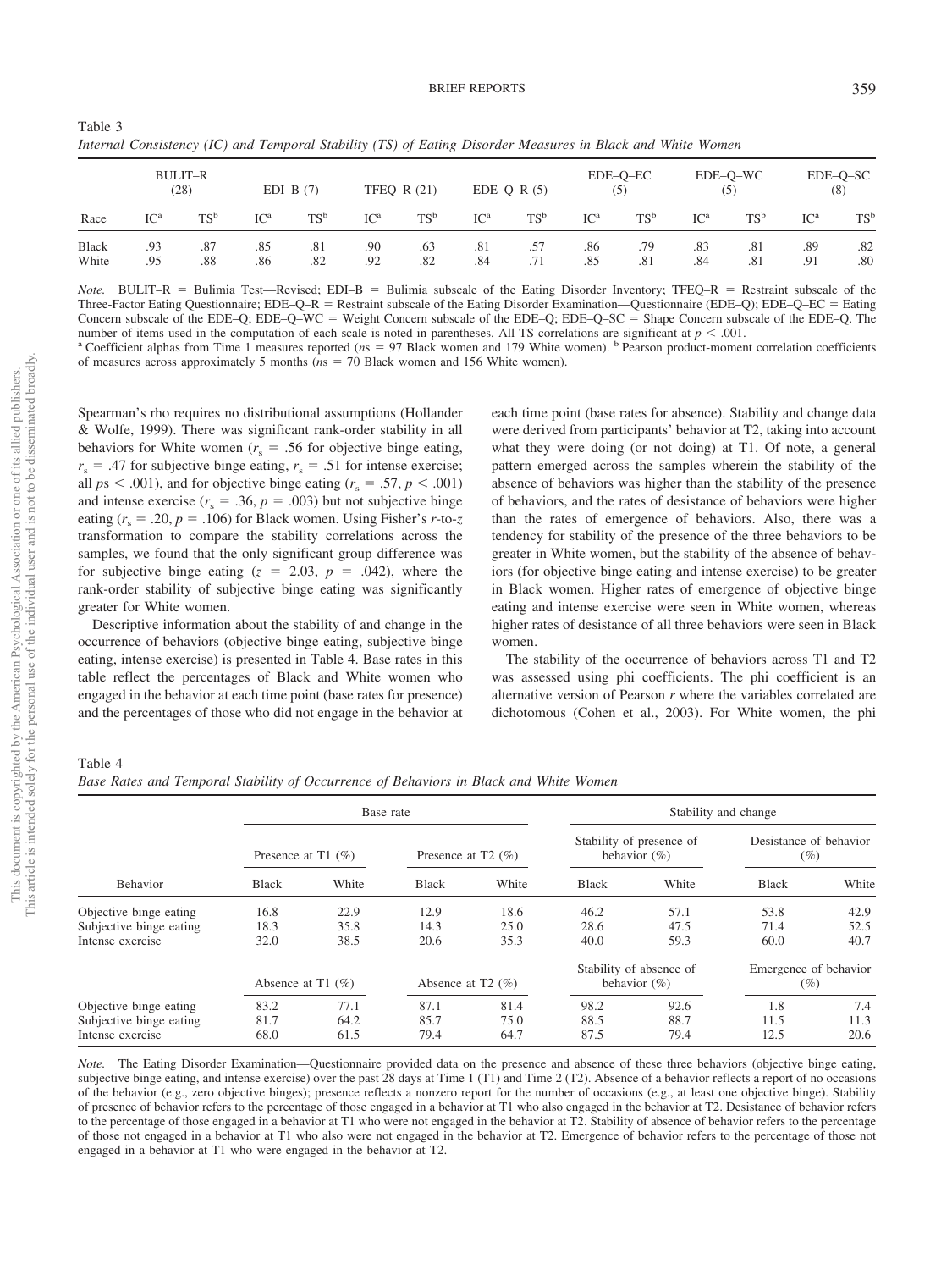coefficients for the occurrence of behaviors were as follows:  $r =$ .53 for objective binge eating,  $r = .40$  for subjective binge eating, and  $r = .39$  for intense exercise (all  $ps < .001$ ). For Black women,  $r = .57$  ( $p < .001$ ) for objective binge eating,  $r = .19$  ( $p = .115$ ) for subjective binge eating, and  $r = .31$  ( $p = .011$ ) for intense exercise. Using Fisher's *r*-to-*z* transformation to compare the stability correlations across the samples, we found no significant group differences, although there was a trend for the occurrence of subjective binge eating to be more stable in White women  $(z =$ 1.55,  $p = .121$ ).

## *Validity*

Convergent and discriminant validity for the measures of bulimic symptoms/binge eating (BULIT–R, EDI–Bulimia) and dietary restraint (TFEQ–R, EDE–Q Restraint) was assessed by correlating these measures from T1, with the expectation that the correlations between measures purportedly assessing the same thing (e.g., dietary restraint) would be larger than the correlations between related but distinct constructs (e.g., dietary restraint and bulimic symptoms). Although bulimic symptoms/binge eating and dietary restraint are related (Wilson, 2002), there should be a pattern of differences in the magnitudes of correlations. For both Black and White women, results demonstrated the predicted patterns of relations (see Table 5), which provides some support for the convergent and discriminant validity of these assessments of bulimic symptoms/binge eating and dietary restraint. In particular, the measures of bulimic symptoms (BULIT–R, EDI–Bulimia) were more highly correlated with each other than they were with the assessments of dietary restraint (TFEQ–R, EDE–Q Restraint) in both Black and White samples. Also, across racial groups, the dietary restraint measures were more highly correlated with each other than with the bulimic symptom measures. The *z* tests of the differences between these correlations were all significant at  $p < .001$ .

### Discussion

The goal of this study was to provide much needed psychometric data on some of the major eating disorder instruments among

# Table 5

*Intercorrelations Between Bulimic Symptom Measures and Dietary Restraint Measures at Time 1 for Black and White Women: Convergent and Discriminant Validity*

| Variable       |     |     |     |     |
|----------------|-----|-----|-----|-----|
| 1. BULIT-R     |     | .86 | .46 | .48 |
| 2. EDI-Bulimia | .84 | _   | .37 | .40 |
| 3. TFEO-R      | .49 | .35 |     | .79 |
| 4. EDE-O-R     | .54 | 42. | .76 |     |

*Note.* Time 1 correlations for Black women are above the diagonal, and Time 1 correlations for White women are below the diagonal. All correlations are significant at  $p < .001$ . Correlations between similar constructs (reflecting convergent validity) are in shown in boldface. BULIT–R  $=$ Bulimia Test—Revised; EDI-Bulimia = Bulimia subscale of the Eating Disorder Inventory;  $TFEQ-R$  = Restraint subscale of the Three-Factor Eating Questionnaire;  $EDE-Q-R$  = Restraint subscale of the Eating Disorder Examination— Questionnaire.

Black women, and to compare these findings with psychometric data from White women. Although not the primary goal of this study, we also compared Black and White women on levels of disordered eating, with findings largely reflecting the literature in terms of differences in dietary restraint and body image (with White women reporting more dietary restraint and worse body image than Black women) and with mixed findings regarding comparisons on binge eating (e.g., evidence for comparable rates of objective binge eating but higher levels on the EDI–Bulimia for White women).

Regarding internal consistency, our results suggest that all of the eating measures administered in this study had adequate reliability within both racial groups (all  $> 0.80$  at T1), and reliability values appeared comparable across the two groups. Regarding temporal stability of the questionnaire measures, there was impressive and comparable stability across the study period for Black and White women. Furthermore, the temporal stability findings were generally comparable to those of other psychometric research on these measures (e.g., BULIT–R stability findings in the current study of .87–.88 vs. .95 as reported by Thelen et al., 1991, using a 2-month lag time). Of note, lower stability coefficients would be expected with longer time intervals between assessments. The one exception to the comparable stability across groups was dietary restraint, which appeared to be more stable for White women. This differential stability may be due to dietary restraint's being more embedded in the lives of White women than Black women. White young women are more likely to have peers dieting along with them and to find dieting tips and encouragement in fashion magazines featuring predominantly White women, which are factors that could serve to motivate and positively reinforce continued dietary restraint. Such reinforcing factors are less present for Black women and might explain lower stability for dietary restraint as well as higher desistance rates for other behaviors (e.g., intense exercise).

Regarding stability of the frequency or occurrence of behaviors assessed with the EDE–Q (objective binge eating, subjective binge eating, and intense exercise), the overall picture suggests, for White women, high levels of stability on all three behaviors. Significant stability of objective binge eating and intense exercise, but not subjective binge eating, was noted in the Black sample, and when stability coefficients were compared across groups, subjective binge eating appeared to be less stable in Black women. Finally, correlations among two bulimic symptom measures and two dietary restraint measures provided some support for the convergent and discriminant validity of these measures in both the Black and White samples.

These findings converge with limited prior work that has explicitly sought to evaluate the psychometric properties of eating disorder measures in Black samples (e.g., Atlas et al., 2002; Fernandez et al., 2006; Franko et al., 2004). To the authors' knowledge, this is the first psychometric evidence for the EDE–Q in Black women. Of note, the only other study of the temporal stability of the EDE–Q (which used a predominantly White sample) was only recently reported (Mond, Hay, Rodgers, Owen, & Beumont, 2004). Given that the EDE–Q is being used increasingly in nonclinical and clinical samples (Anderson & Williamson, 2002), and given evidence of bulimic pathology among Black women (e.g., White & Grilo, 2005), this novel contribution related to the EDE–Q and Black women is important.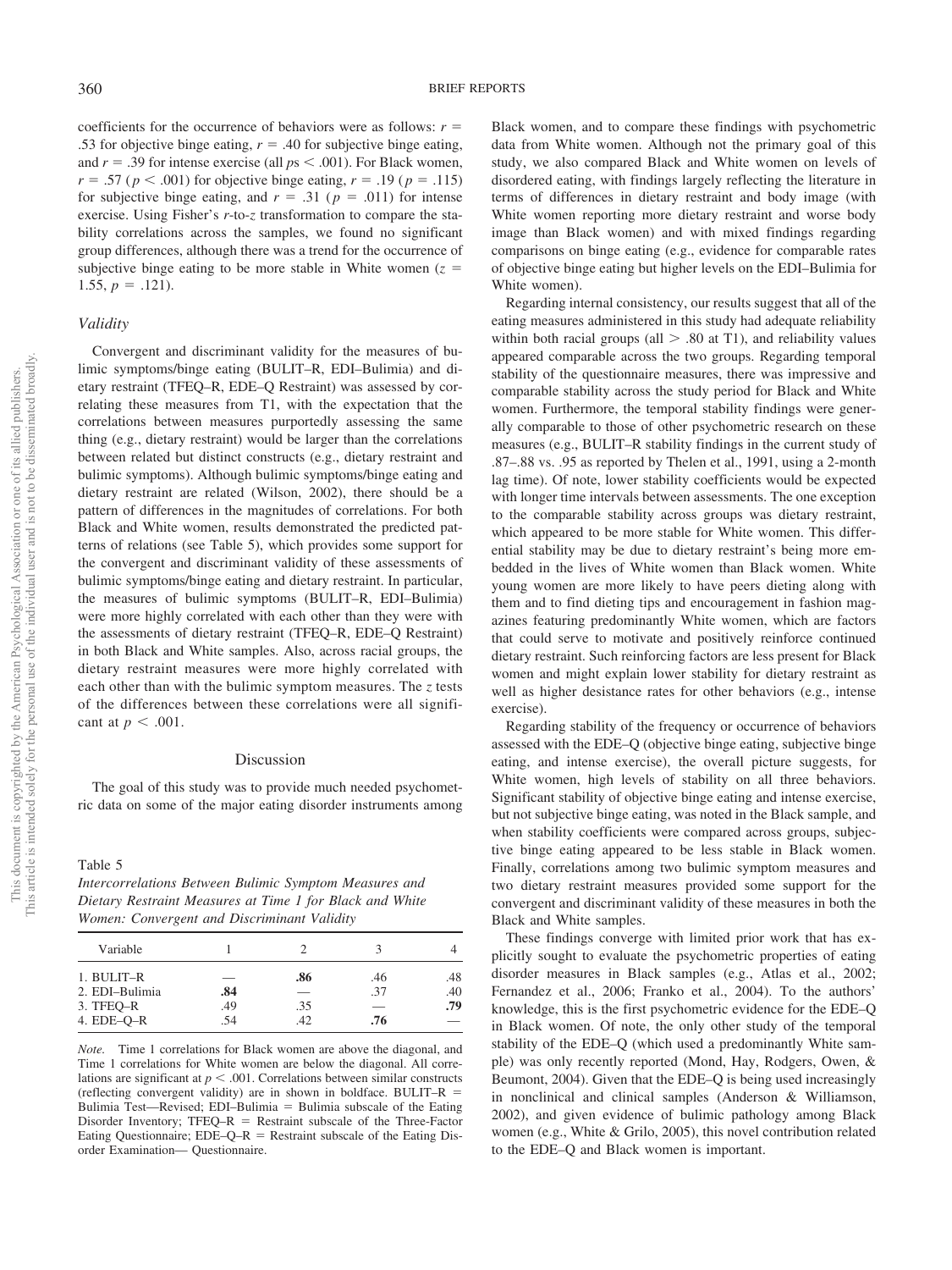Although, overall, the findings suggest that the eating disorder measures operate similarly in the two groups, the findings related to subjective binge eating are intriguing. Black women reported lower levels of subjective binge eating (i.e., feeling out of control while eating a small amount of food that subjectively feels large), and this behavior was less temporally stable than for White women. These findings make sense in the context of Black women's also reporting lower levels of dietary restraint (with dietary restraint also being less temporally stable than for White women). It seems that experiencing subjective binge eating would be much more likely, and more stable of an occurrence, among individuals who are consistently high in dietary restraint, because eating even a small amount of food (especially if it is a food one is trying to avoid or restrict) may evoke feelings of loss of control and thus may more likely be perceived, by definition, as a subjective binge. This hypothesized relationship between dietary restraint and subjective binge eating finds some support in prior work finding that dieting predicts the onset of subjective binge eating (Stice, Killen, Hayward, & Taylor, 1998) and in the correlations found in the current work—subjective binge eating (both frequency and occurrence variables) was significantly associated with both dietary restraint measures for Black women ( $rs = .39$  to  $.53, p < .001$ ) and White women ( $rs = .33$  to .41,  $p < .001$ ).

Strengths of this study include the longitudinal design (permitting examination of temporal stability), the inclusion of Black women in eating disorder research, and the use of an appropriate comparison group (White students attending the same school). Another important strength is the use of multiple, well-established (in White samples), commonly used measures of disordered eating, including scale scores and reports of frequency and occurrence of eating disorder-related behaviors. Furthermore, by using multiple measures of bulimic symptoms and dietary restraint, convergent and discriminant validity could be examined. All prior reports of the psychometric properties of eating disorder measures in Black samples have been cross-sectional with most focusing on only one measure at a time. The most obvious limitation of this study relates to generalizability. College women are a high-risk group for eating disorders and have high rates of subclinical eating disorders (Mulholland & Mintz, 2001; Schwitzer, Rodriguez, Thomas, & Salimi, 2001); thus, examining the psychometrics of measures in a college population is clearly important. However, it is not clear whether the current findings would generalize to samples of Black and White women with a wider range of ages and educational backgrounds. Also, because this is a nonclinical sample (and because individuals were not screened for the presence of eating disorders), generalizability to clinical samples is limited and, of course, generalizability to other racial/ethnic groups and to men is unclear. Although the retention rate was adequate with no evidence of attrition bias, the lower retention rate for Black women is also a limitation. Finally, the absence of reports on the purging behaviors of bulimic symptoms is a limitation.<sup>1</sup>

In conclusion, the current study suggests that the BULIT–R, EDI–Bulimia, TFEQ–R, and EDE–Q are reliable and valid for use with Black female undergraduates. Despite mean level differences in most constructs, temporal stability appears high and comparable for body image, objective binge eating, bulimic symptoms globally assessed with the BULIT–R, and intense exercise, but less so for dietary restraint and subjective binge eating, where White women's behaviors were more consistent across the 5-month study.

Future eating disorder research should expand the typical participant pool to include significant numbers of individuals of different racial/ethnic groups with different levels of acculturation and different socioeconomic levels and should examine the psychometric properties of other commonly used eating disorder measures (e.g., Eating Attitudes Test—26; Garner, Olmsted, Bohr, & Garfinkel, 1982) in these more diverse samples.

<sup>1</sup> Data were collected on purging behaviors reported over the past 28 days in this sample, but psychometric analyses were not performed due to low base rates and because none of the Black women who reported any purging at T1 completed T2. Examination of the T1 purging data within racial groups revealed that 2.1% of Black women reported vomiting in the past 28 days compared with 5.6% of White women and that 2.1% of Black women reported laxative use in the past 28 days compared with 1.1% of White women. The findings related to laxative use are in the expected direction given prior research reporting higher rates of laxative use in Black women compared with White women (Cachelin, Veisel, Barzegarnazari, & Striegel-Moore, 2000; Regan & Cachelin, 2006), whereas the findings related to vomiting are in line with some research (White & Grilo, 2005) but not other research (Regan & Cachelin, 2006).

#### References

- Allison, D. B., Kalinsky, L. B., & Gorman, B. S. (1992). A comparison of the psychometric properties of three measures of dietary restraint. *Psychological Assessment, 4,* 391–398.
- Anderson, D. A., & Williamson, D. A. (2002). Outcome measurement in eating disorders. In W. W. IsHak, T. Burt, & L. I. Sederer (Eds.), *Outcome measurement in psychiatry: A critical review* (pp. 289 –301). Washington, DC: American Psychiatric Press.
- Atlas, J. G., Smith, G. T., Hohlstein, L. A., McCarthy, D. M., & Kroll, L. S. (2002). Similarities and differences between Caucasian and African American college women on eating and dieting expectancies, bulimic symptoms, dietary restraint, and disinhibition. *International Journal of Eating Disorders, 32,* 326 –334.
- Cachelin, F. M., Veisel, C., Barzegarnazari, E., & Striegel-Moore, R. H. (2000). Disordered eating, acculturation, and treatment-seeking in a community sample of Hispanic, Asian, Black, and White women. *Psychology of Women Quarterly, 24,* 244 –253.
- Cohen, J., Cohen, P., West, S. G., & Aiken, L. S. (2003). *Applied multiple regression/ correlation analysis for the behavioral sciences* (3rd ed.). Mahwah, NJ: Erlbaum.
- Fairburn, C. G., & Beglin, S. J. (1994). Assessment of eating disorders: Interview or self-report questionnaire? *International Journal of Eating Disorders, 16,* 363–370.
- Fairburn, C. G., & Cooper, Z. (1993). The eating disorder examination (12th ed.). In C. G. Fairburn & G. T. Wilson (Eds.), *Binge eating: Nature, assessment, and treatment* (pp. 317–332). New York: Guilford Press.
- Fernandez, S., Malcarne, V. L., Wilfley, D. E., & McQuaid, J. (2006). Factor structure of the Bulimia Test—Revised in college women from four ethnic groups. *Cultural Diversity and Ethnic Minority Psychology, 12,* 403– 419.
- Franko, D. L., Striegel-Moore, R. H., Barton, B. A., Schumann, B. C., Garner, D. M., Daniels, S. R., et al. (2004). Measuring eating concerns in Black and White adolescent girls. *International Journal of Eating Disorders, 35,* 179 –189.
- Garner, D. M., Olmsted, M. P., Bohr, Y., & Garfinkel, P. E. (1982). The Eating Attitudes Test: Psychometric features and clinical correlates. *Psychological Medicine, 12,* 871– 878.
- Garner, D. M., Olmsted, M. P., & Polivy, J. (1983). Development and